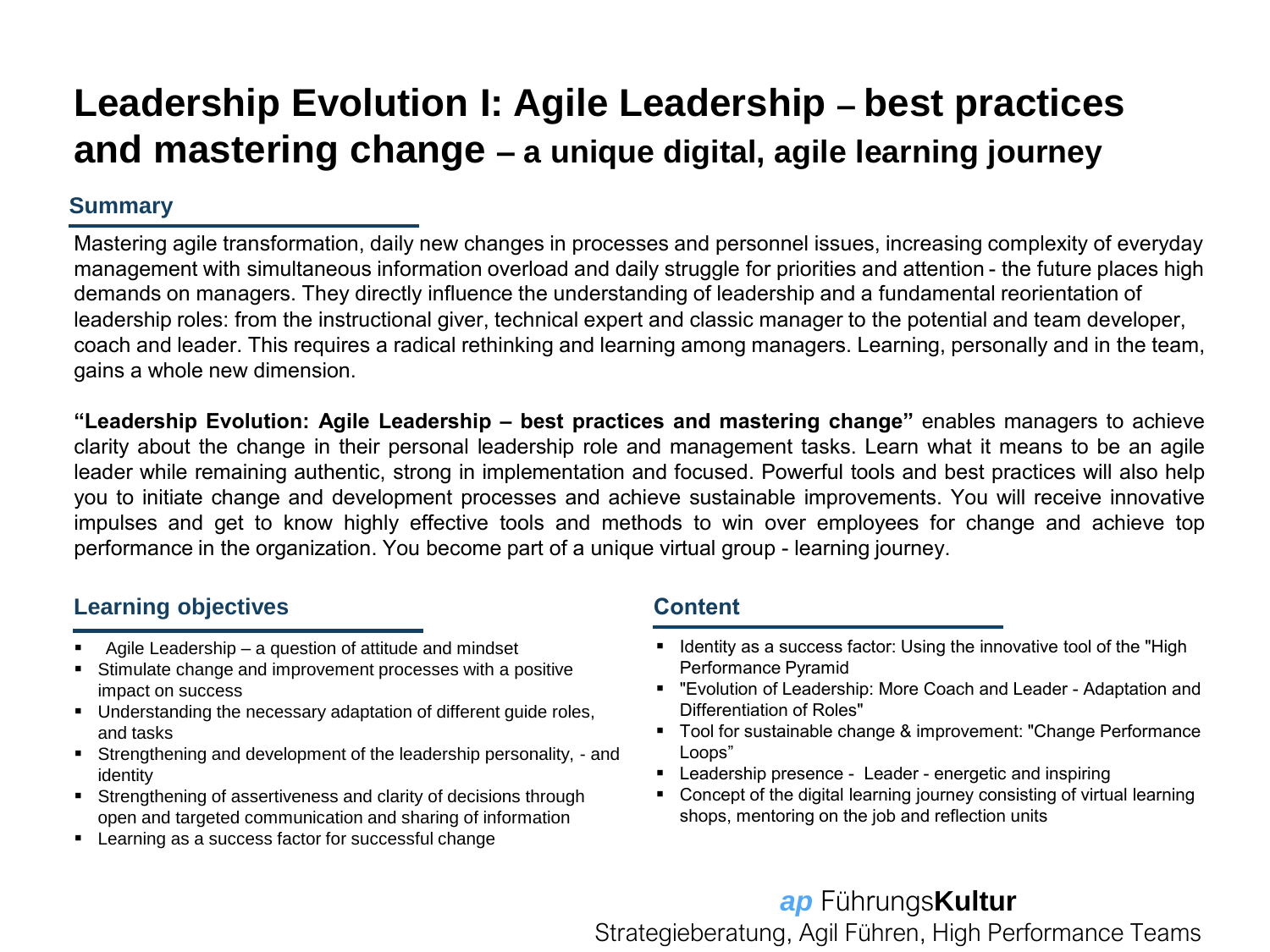# **Leadership Evolution II: Developing High Performance Teams – best practices – a unique digital, agile learning journey**

### **Summary**

In an increasingly complex day-to-day management environment, the development of high performance teams is one of the greatest challenges for managers. In addition to the daily struggle for priorities and constant change, it is important to create a reliable framework so that team members can jointly deliver the best possible performance. In addition to a fundamental reorientation of the own leadership role: towards potential and team developer, coach and leader, it requires a new way of learning for managers. Learning, personally and in the team, becomes crucial for the performance of teams and thus gains a whole new dimension.

**"Leadership Evolution: Developing High Performance Teams – best practices"** enables managers to effectively use the building blocks of high performance teams and to independently achieve top performance with their teams. Learn how to build the foundation of a high performance team and keep the team's focus high throughout the year. The clarity of a team's identity, DNA, becomes crucial for success. Participants receive powerful tools and best practice impulses to inspire and bring out the best in their team as leaders, so that team members are ready to put on the corporate jersey and sweat in it. They gain insights into a possible feedback and learning culture for their teams. They also discuss viable ways of dealing with naysayers and those with concerns. You become part of a unique virtual group learning journey.

### **Learning objectives Content**

- Effective methods and tools to develop (cross-functional) high performance teams
- Use the success factor "qualitative time-outs"
- "Make it visible" leading team members to excellence
- Learning as a success factor for successful change and team performance
- Dealing with "Blockers" and those with concerns
- Establishing a "Winning Culture" with High Performance Teams

- **•** Development of high performance teams with structure and clarity achieving and visualizing developments and results in the team
- Leadership presence Leader energetic and inspiring
- "Evolution of Leadership: More Coach and Leader Adaptation and Differentiation of Roles"
- Concept of the digital learning journey consisting of virtual learning shops, mentoring on the job and reflection units

## *ap* Führungs**Kultur**

Strategieberatung, Agil Führen, High Performance Teams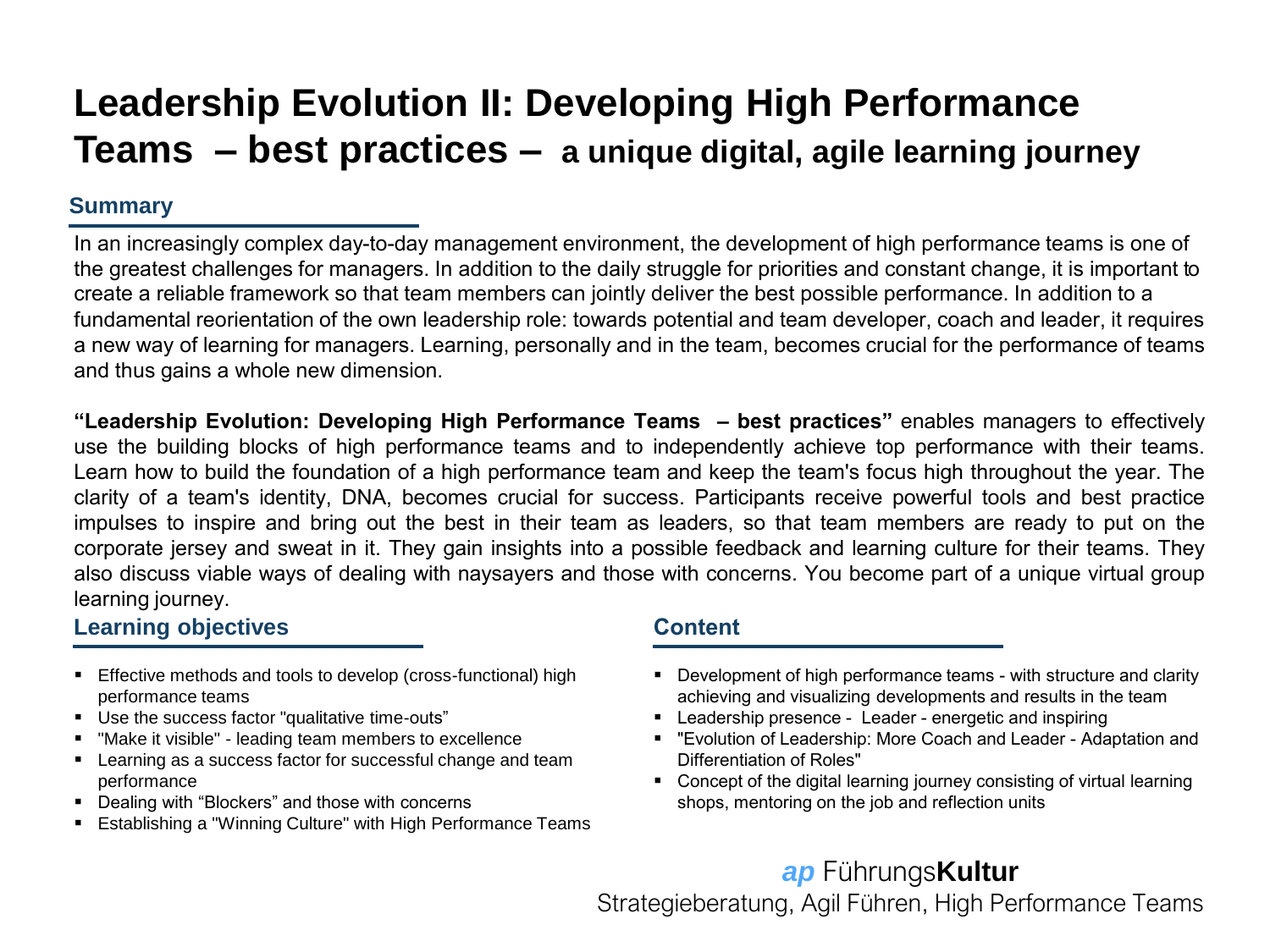# **Leadership Evolution III: Peak Performance for Scrum Master – achieve top performance in teams with attitude, mindset and best practices – a unique digital, agile learning journey**

### **Summary**

Encouraging and challenging permanent performance of teams and team members, organizing creative Scrum events, finding the right balance between necessary changes and the personal need for security, managing stakeholders while being flooded with information as well as the daily struggle for priorities and attention - the future places high demands on Scrum Masters. In order to live "servant leadership", a special attitude and mindset is required. Clarity about personal identity and its presence is essential. "Make it visible" and learning, personally and in a team, gain a new dimension.

**"Peak Performance for Scrum Master – achieve top performance in teams with attitude, mindset and best practices"** provides reflection possibilities to sharpen your identity as a Scrum Master. It enables Scrum masters to recognize and use the essential set screws for the development of (cross-functional) high performance teams in a practical way. Participants learn about highly effective tools and methods to fully exploit the potential of Scrum Events. "Make it visible" becomes core competence. Retros, reviews, dailies and further "time-outs" become game changers of team development. Through various reflection loops the participants gain a lot of self-confidence in their leadership identity as Scrum Master. They become part of a unique virtual group - learning journey.

### **Learning objectives Content**

- "Servant Leadership" a question of the right attitude and mindset
- Strengthening and development of the leadership identity
- **Effective methods and tools to develop (cross-functional) high** performance teams
- Increase effectiveness of Scrum Events
- Change Master: Stimulating change and improvement processes the right level of disruption
- Strengthening the assertiveness and clarity of decision making of other stakeholders through leadership presence
- Marketing and monitoring of developments and successes

- **E** Identity as a success factor: Using the innovative tool of the "High Performance Pyramid"
- Tool for sustainable change & improvement: "Change Performance Loops"
- Development of high performance teams with structure and clarity achieving and visualizing developments and results in the team
- Leadership personality Scrum Master Master of Scrum Events
- Concept of the digital learning journey consisting of virtual learning shops, mentoring on the job and reflection units
- "Make it visible" as success factor

## *ap* Führungs**Kultur**

Strategieberatung, Agil Führen, High Performance Teams